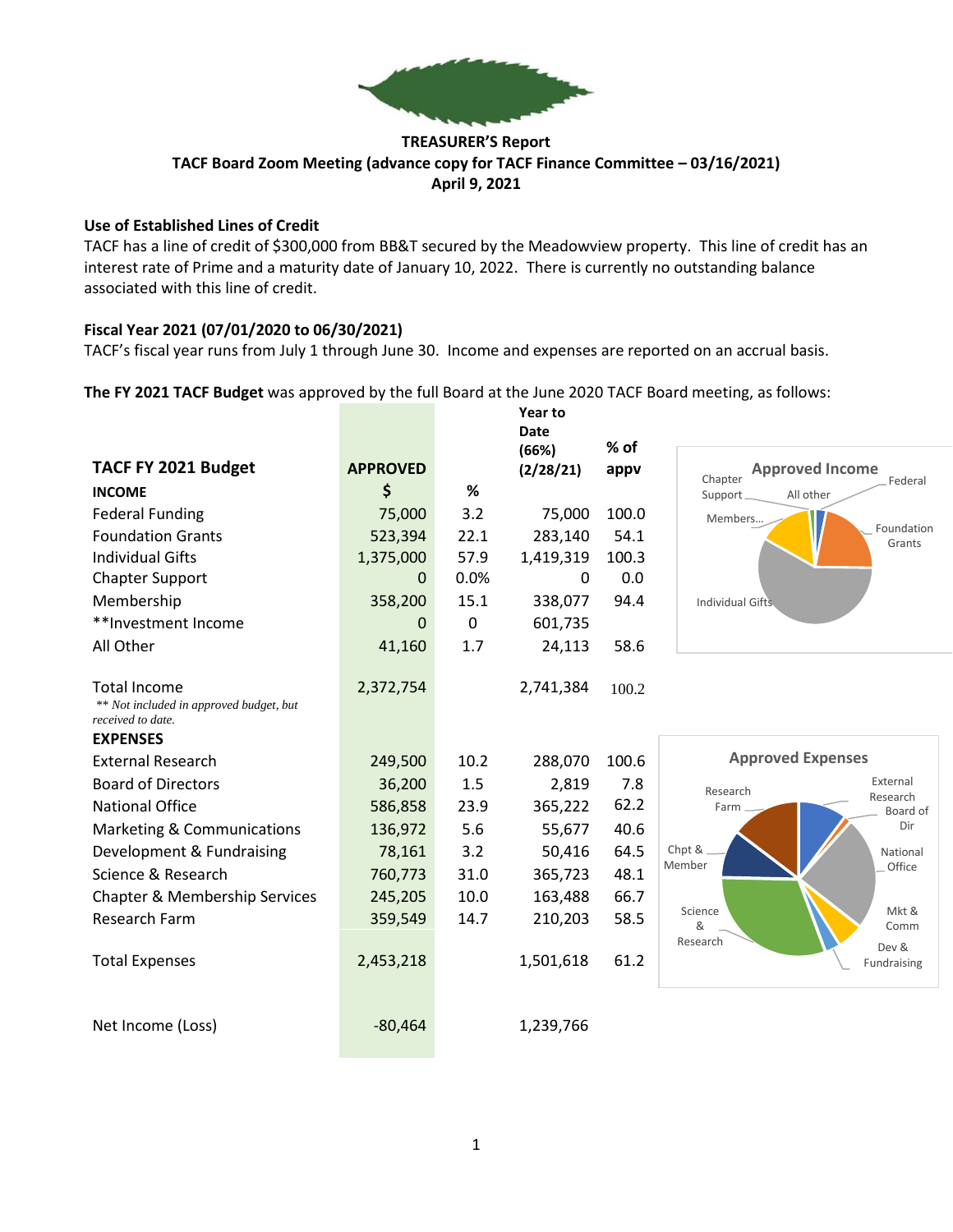## **Cash Accounts [to be revised in early April 2021]**

The following table summarizes TACF's cash accounts at BB&T as of *March 31, 2021* with prior year snapshot, initial-pandemic, FY  $1<sup>st</sup>$ .

|                            | Jan. 31, 2020    | Apr. 30, 2020 | Mar. 11, 2021 |
|----------------------------|------------------|---------------|---------------|
| <b>Operations Checking</b> | 652,740          | 885,044       | \$1,287,429   |
| <b>Payroll Checking</b>    | 38,465           | 14,389        | \$5,284       |
| <b>Interest Savings</b>    | 722,135          | 722,170       | \$722,204     |
| Total                      | <u>1,413,340</u> | 1,621,603     | \$2,014,947   |
| All Chapters Accounts*     | 238,365          | 238,365       | \$242,709     |
| <b>Modified Total</b>      | \$1,651,704      | \$1,859,968   | \$2,257,656   |
|                            |                  |               |               |

\* Merged Chapters include IN, NC/SC, OH, TN & WV

**NOTE:** *April 30, 2020 was three days following receipt of the Payroll Protection Program funding of \$208,100.*

#### **Investments**

The following table summarizes TACF's investment balances with prior period comparison as of January 21, 2020.

| Vanguard**                  | Oct. 01, 2020<br>\$49,738 | Jan. 12. 2021<br>\$3,660,922 | March 11, 2021<br>\$3,748,974 | \$ Change | % Change |
|-----------------------------|---------------------------|------------------------------|-------------------------------|-----------|----------|
|                             |                           |                              |                               |           |          |
| <b>Merrill Lynch</b>        | \$3,262,887               |                              | \$1,800                       |           |          |
| Duke Energy (350 shares)*** |                           |                              | \$31,742                      |           |          |
| <b>Total</b>                | \$3,312,625               |                              | \$3,782,534                   |           |          |
|                             |                           |                              |                               |           |          |

*\*\* 03/11/2021 VTSAX = \$3,019,485; VBIRX = \$729,487* **// 03/31/2021**  *\*\*\* Donated Restricted Stock*

**Investment Note:** Paul Wingenfeld has posted all of the monthly investment activity from Merrill Lynch and Vanguard for the period July 2020 – February 2021.

| • Dividend income reinvested               | \$101,973 |
|--------------------------------------------|-----------|
| • Realized gain from sale of donated stock | \$2,933   |
| • Unrealized gain in investments           | \$502,695 |
| • Investment fees paid                     | \$11,905  |
| • Cost basis of Donated stock              | \$7,535   |

## **Financial Notables**

**Investments:** The Finance Committee-convened ad-hoc team of Jay Cude, David Morris, Brad Stanback, Mark Stoakes, Don Willeke, with Paul Wingenfeld, and Barb Tormoehlen as facilitator recommended to the full TACF Board of Directors the following: **TACF to move all investment and cash funds currently in Merrill Lynch accounts, transferring 80% into Vanguard Total Stock Market Index Fund; and 20% into a Vanguard short-term bond index fund. Funds to be added to the existing Vanguard Total Stock Market Index Fund Admiral Shares (VTSAX) for 80% of the Merrill Lynch holdings. For the remaining 20%, and given current interest rates of only around 1%, the team recommends a Vanguard short-term bond fund (Vanguard Short-Term Bond Index Fund**